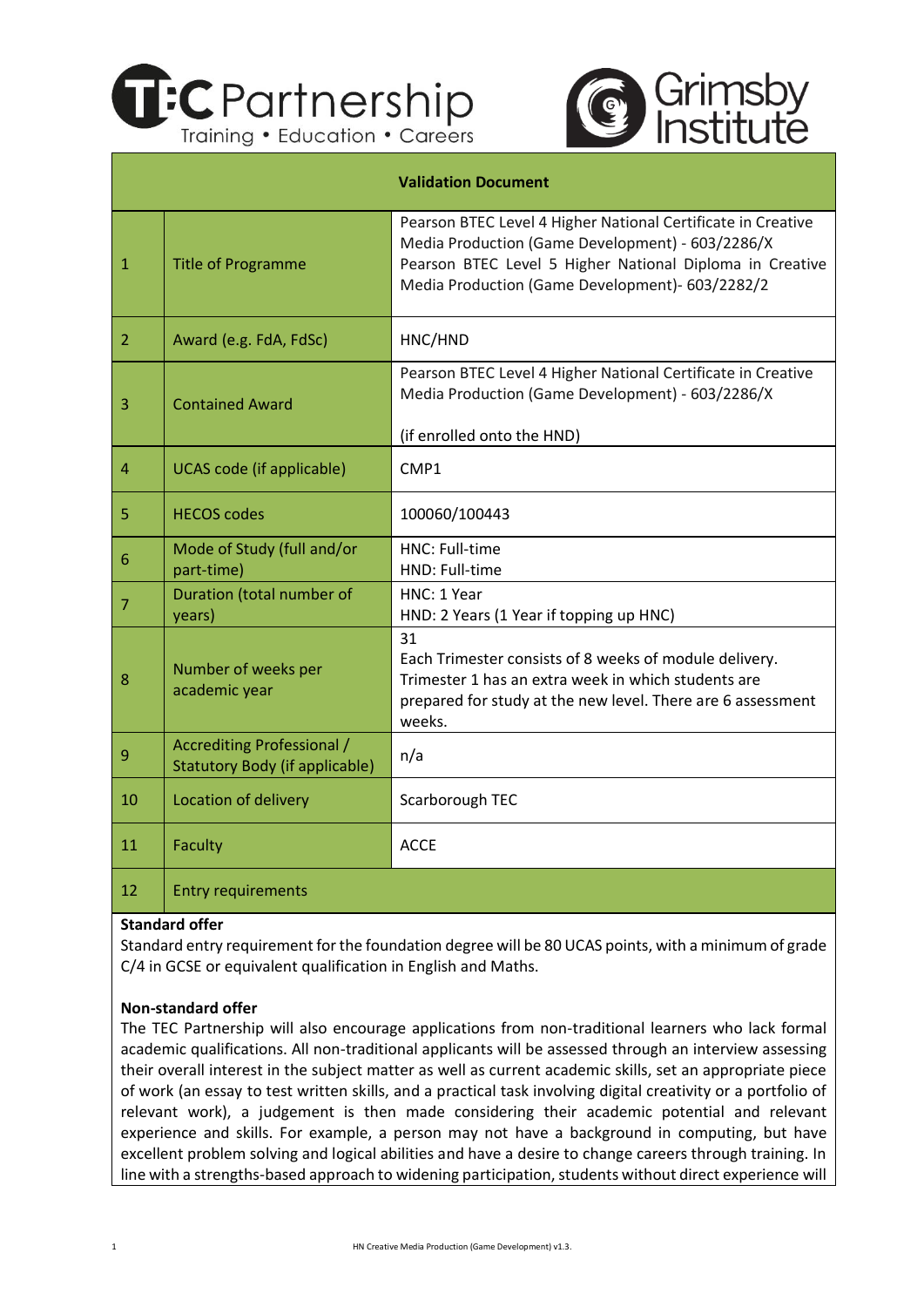be offered extra support and will also benefit from regular tutorials with the Programme Leader so that they feel they are fully supported during their educational journey.

## **Accreditation of prior learning**

Applicants may be admitted with credit for prior certificated learning (APcL) or work/life experience or other uncertificated learning (APeL) – refer to the HE07 Admissions, Admissions Appeals and APEL.

### **International admissions**

The TEC Partnership recognises a wide range of entry qualifications as being equivalent to A' level standard; if students hold a qualification not listed above please contact the TEC Partnership's admissions team on +44 (0) 1472 311222 ext 434.

International students must evidence they possess a satisfactory command of English language in terms of reading, writing, listening and are expected to have achieved Level B2 on the Common European Framework of Reference for Language (CEFR), as defined by UK Visas and Immigration

| $\sqrt{13}$ | Minimum number of students<br>required for the programme<br>to run |  |
|-------------|--------------------------------------------------------------------|--|
| 14          | Degree classification weighting                                    |  |

The final award is classified in line with Pearson's regulations for the award of Pass/Merit/Distinction.

# 15 Aims of the programme and distinctive features/fit with existing provision

When you play a game, are you just playing or are you thinking about how it is made, the graphics, the sound, the narrative, and how it encourages to keep trying even when you fail? A career in games development used to be for very few and need more luck than talent, however as the industry has grown exponentially, the opportunities have also increased. From working in huge teams in international organisations producing triple-A titles, medium-sized business outputting a whole range of types of games and indie developers with key outlets such as Steam and app stores, the options for a career in games is wide open and exciting. Of the whole UK entertainment industry, the digital games sector comprises more than 50% with over 2000 companies and annual sales over £5billion. Nearly 90% of UK game workers have at least one degree and this HNC/HND course will set you on the path to being part of this growing and dynamic profession.

Our HNC/HND Creative Media Production (Game Development) follows industry practice, starting with ideas generation and creating designs, then developing a wide range of practical skills with the aim of producing playable games. You will be empowered in developing clear and in depth knowledge in a variety of areas, then supported in specialising your particular interests and talents in individual projects. Teamwork is essential in the game industry and the collaborative projects in this programme allow you to develop the communication, co-operation and compromise skills needed to work creatively with others to deadlines, and learn how to work flexibly and resolve any challenges.

In Year 1 (HNC Level 4), the focus is on establishing core practice of creating a game including concept art, design methodologies, development in specialist software and 3D modelling. Alongside these practical skills you will also study how the industry works, the options for your future employment or self-employment, and develop yourself as a professional including learning how to pitch confidently.

Year 2 (HND Level 5) builds upon the practical skills you have learned in the first year, with an emphasis on developing an independent approach to working. You will advance your game development skills including scripting and designing environments and levels, and also study platform-specific development for mobile games. In addition, you will learn how to market and promote the games you produce.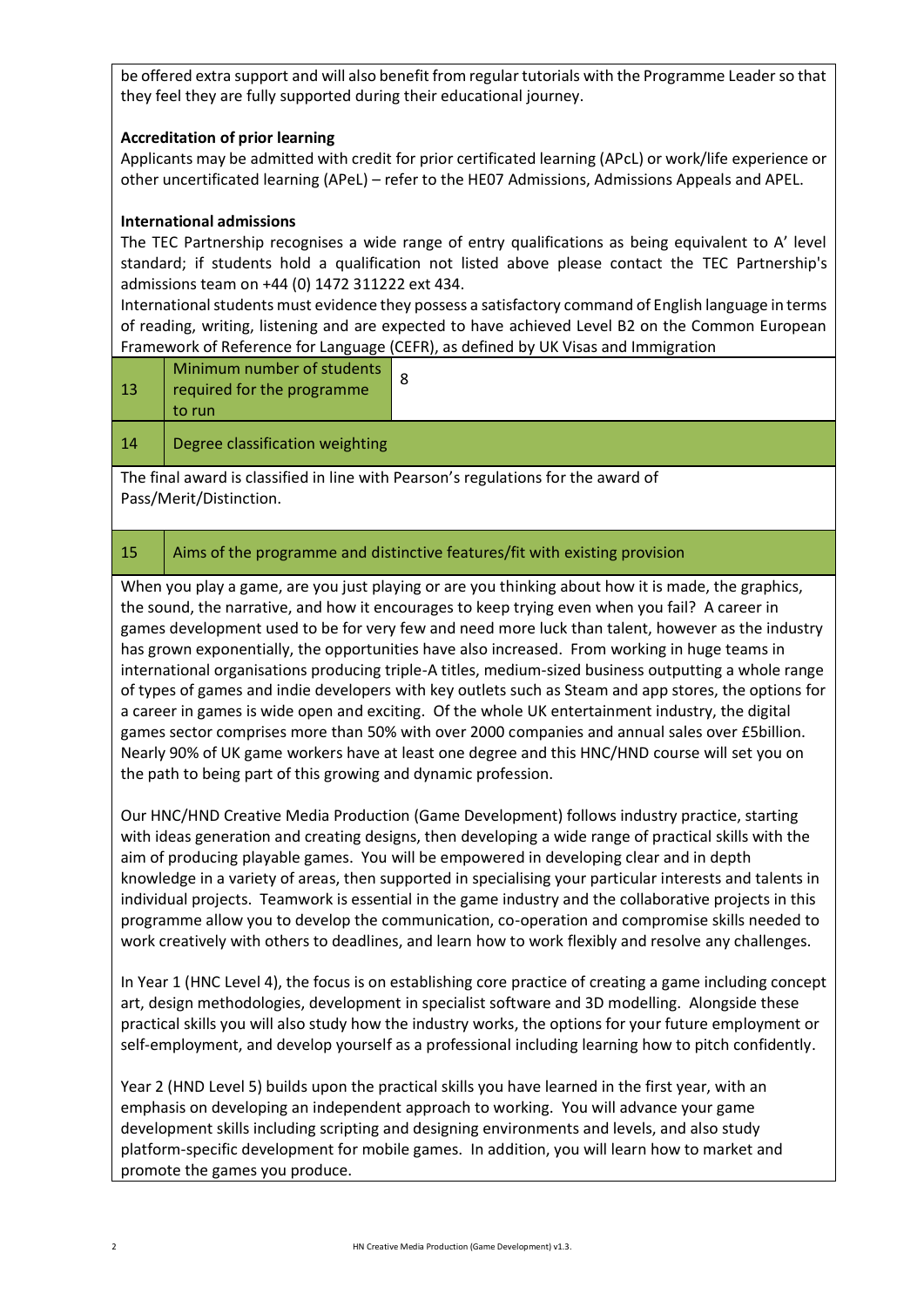A graduate from this programme will have an in depth understanding of the game design and development process as a whole, a range of skills to effectively produce playable games and an interesting portfolio to support applications for future education and employment. They will have worked to client briefs and developed transferable skills, including collaboration, to present themselves as confident professionals ready for their next step in the industry.

Aims:

- To practice and develop professional technical skills in game development alongside design principal and scholarly skills to meet contemporary industry and education expectations.
- Provide a creative and professional studio environment that engenders a response progressive approach to learning and self-development replicating industry practice, employing up-to-date technology and techniques, and exploiting advances in new and exciting technology in the future.
- Foster realistic acquisitions of knowledge and understanding specific to both game industry standards and education standards by developing students' technical, creative and academic abilities.
- Focus on an individual achieving outstanding technical, creative, academic and informed creative responses to game development challenges.
- Further underpin a student's knowledge and understanding with a teaching team of industry practitioners who actively create rigorous and robust links with the industry both local and further afield and gain a broad and deep understanding in the field.
- Develop students' analytical approach to situations and problems found in the industry and provide an industry responsive curriculum that provides practical skills in conjunction with the appropriate methods of academic attainment, which develops an individual's personal autonomy and critical reflection.
- Deliver a curriculum that provides students with in depth and contextual and aesthetic understanding of games and academic practice that provides the progression opportunities to either additional education or employment.
- Develop students' communication skills, collaborative abilities and professional attitudes towards responsibility, self-determination and working practices.

| 16            | <b>Programme Learning Outcomes</b><br>Upon successful completion of this programme a student will be able to                                                                                                                                                                                      |                                                                                                      |
|---------------|---------------------------------------------------------------------------------------------------------------------------------------------------------------------------------------------------------------------------------------------------------------------------------------------------|------------------------------------------------------------------------------------------------------|
|               | Programme Learning Outcome                                                                                                                                                                                                                                                                        | Subject Benchmark<br>Reference                                                                       |
| 1             | Demonstrate knowledge and critical understanding of digital<br>games creation through all stages from pre- to post-<br>production, using key processes and ways of conceptualising<br>creativity and authorship, adhering to professional codes of<br>practices and legal and ethical frameworks. | QAA Communication, media,<br>film and cultural studies<br>2016 - 4.4 i, iv, v, vi, viii              |
| $\mathcal{L}$ | Analyse, understand and express creative process and develop<br>the use of narrative and meaning, exploring audio visual and<br>verbal conventions and evaluating the ways game technology<br>makes possible particular forms and effects.                                                        | QAA Communication, media,<br>film and cultural studies<br>2016 - 4.2 v, 4.5 i, iii, vi, vii,<br>viii |
| 3             | Produce and reflexively evaluate games for a range of<br>aesthetic reasons, with consideration of conventions,<br>following professional and occupational codes of practice.                                                                                                                      | QAA Communication, media,<br>film and cultural studies<br>$2016 - 4.4$ v, 5.2 v, vi                  |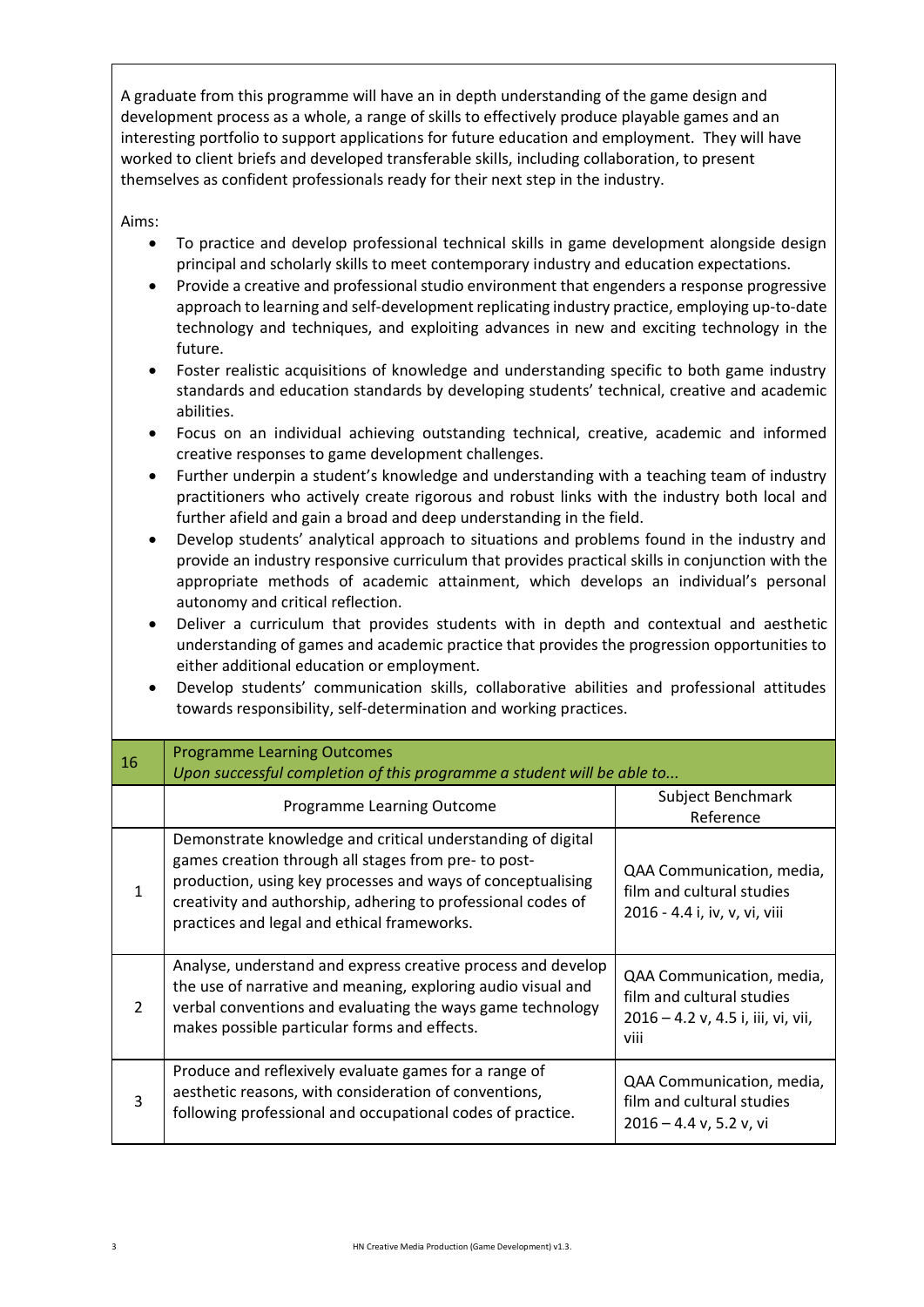| 4  | Utilise established techniques, research effectively and<br>critically evaluate the results, using them to influence or<br>embedding them into game products appropriately.                                                                                                                                             | QAA Communication, media,<br>film and cultural studies<br>2016 - 5.3 i, ii, iv, viii, 5.6 iii  |
|----|-------------------------------------------------------------------------------------------------------------------------------------------------------------------------------------------------------------------------------------------------------------------------------------------------------------------------|------------------------------------------------------------------------------------------------|
| 5  | Critically appraise public debate related to the creative digital<br>media industry and how a range of attitudes and values<br>impact on this sector and its products.                                                                                                                                                  | QAA Communication, media,<br>film and cultural studies<br>$2016 - 5.5$ i, iv                   |
| 6  | Through experimentation, reflective practice and<br>professionalism, produce a range of creative game products<br>which employ sound, images and the written word through<br>various forms of aural, visual, audio-visual, sound and digital<br>media, with the results being distinctive, imaginative and<br>original. | QAA Communication, media,<br>film and cultural studies<br>2016 - 5.4 i, iii, iv, vii, viii, ix |
| 7  | Work independently and in teams demonstrating self-<br>management, positive interactions and successful project<br>management, effectively communicating information,<br>arguments and analysis in a variety of forms to specialist and<br>non-specialist audiences.                                                    | QAA Communication, media,<br>film and cultural studies<br>2016 - 5.6 i, ii, iv, v, vi          |
| 8  | Develop a detailed understanding of how work is organised in<br>the games industry, how different organisations operate,<br>communicate and are managed, and how work is carried out<br>individually and collaboratively, with personal responsibility<br>and decision-making.                                          | QAA Communication, media,<br>film and cultural studies<br>2016 - 4.4 vii, viii                 |
| 9  | Appreciate and apply the legal, ethical and other regulatory<br>frameworks relevant to game products and the industry,<br>including intellectual property.                                                                                                                                                              | QAA Communication, media,<br>film and cultural studies<br>$2016 - 4.4$ vi                      |
| 10 | Critically analyse the history, present and potential<br>technological changes in the future which impacts games, and<br>the way games are embedded in everyday life and identities.                                                                                                                                    | QAA Communication, media,<br>film and cultural studies<br>$2016 - 4.3$ v, vi                   |
| 17 | <b>Teaching and Learning Strategy</b>                                                                                                                                                                                                                                                                                   |                                                                                                |

You should expect to be in class at least two days a week, with the remainder of your time spent practising your practical skills to experiment and develop your portfolio and working on your assignments.

# **Knowledge and Understanding**

Knowledge and understanding is acquired through several methods within this programme. In your first year, you will be taught in a mix of practical workshops and seminars to underpin your academic skills. You will work on short client briefs with well-defined parameters to develop and practice your development skills and allow you to use your creativity to experiment. In the second year, you will take ownership of your projects and be expected to have a more proactive approach. The client briefs will be more varied with a wider range of possible approaches and you will have more freedom to design and produce innovative, imaginative games or game elements.

The use of self-directed study and independent learning will be essential to all levels, with tutors guiding and assisting self-directed learning, dependent on the level of the student. The VLE is used widely to encourage self-directed study and also supports collaboration and discussion.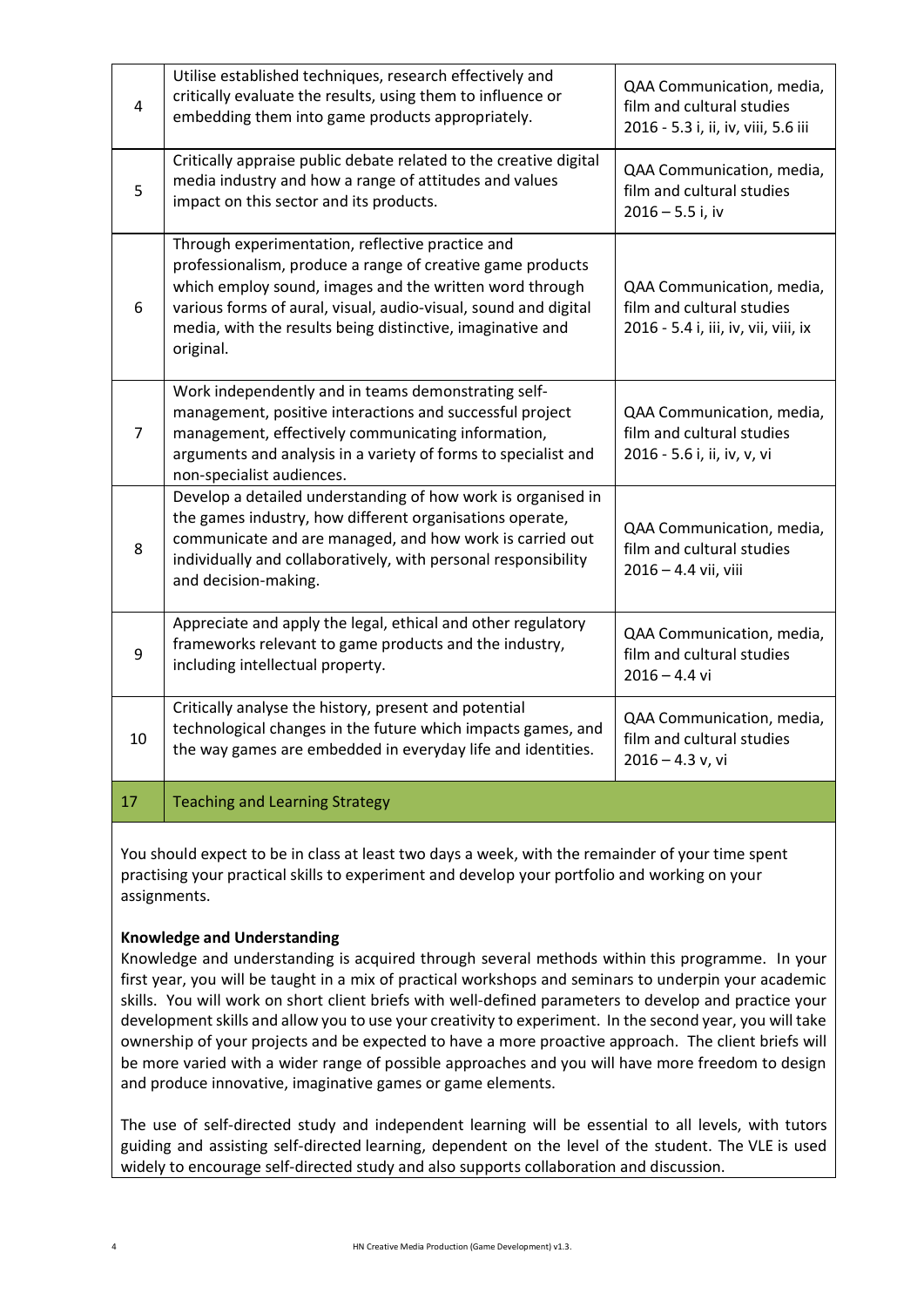#### **Intellectual Skills**

Intellectual thinking skills are developed during the sessions that students will attend; where students will be encouraged to engage in discussion, evaluation and analysis of game theory and context. Study skills and academic writing will be placed throughout all levels, and in specific modules, where the aim is for students to further develop their intellectual skills to allow competency in their own professional development.

# **Practical and Professional Skills**

The programme focuses widely on the practical and professional skills of students, so they can develop into confident and competent professionals as they progress onto further education or employment. Students will be encouraged to learn, develop and evaluate their own skills in practice during each of the modules and become adept at reflecting and critically evaluating their own and others work.

## **Transferrable Skills**

There are a wide range of transferable skills that students will develop during this programme. These skills are designed to encourage students in a positive and progressive manner in their education and future employment. These methods will introduce students to researching, time managing, presentation skills, ability to work within a group and individually, presentation of self, professional standards and professional qualities when working with clients. These methods are embedded into all the modules which are taught within this programme.

| 18             | <b>Programme Structure</b>              |                                                        |                 |                |                     |                             |  |
|----------------|-----------------------------------------|--------------------------------------------------------|-----------------|----------------|---------------------|-----------------------------|--|
|                | <b>Module Title</b>                     | <b>Pearson Mandatory</b><br>/ Optional<br>(Specialist) | Core/<br>Option | <b>Credits</b> | Level               | <b>Delivery</b><br>T1/T2/T3 |  |
|                | 23 Game Design                          | M(S)                                                   | $\mathsf{C}$    | 15             | 4                   | T1                          |  |
|                | 31 Art Development                      | O                                                      | C               | 15             | 4                   | <b>T1</b>                   |  |
|                | 3 Professional Practice                 | M                                                      | C               | 15             | T1<br>4             |                             |  |
|                | 21 Game Development Practices           | M(S)                                                   | $\mathsf{C}$    | 15             | T <sub>2</sub><br>4 |                             |  |
|                | 22 Games in Context                     | M(S)                                                   | C               | 15             | T <sub>2</sub><br>4 |                             |  |
|                | 20 3D Modelling                         | O                                                      | $\mathsf{C}$    | 15             | 4                   | T <sub>2</sub>              |  |
|                | 2 Creative Media Industry               | M                                                      | C               | 15             | 4                   | T <sub>3</sub>              |  |
|                | 1 Individual Project (Pearson Set)      | M                                                      | C               | 15             | 4                   | T <sub>3</sub>              |  |
|                |                                         |                                                        |                 |                |                     |                             |  |
|                | 37 Personal Professional<br>Development | M                                                      | C               | 15             | 5<br>T1             |                             |  |
|                | 75 Environment and Level Design         | O                                                      | $\mathsf{C}$    | 15             | 5                   | T1                          |  |
| <b>Studies</b> | 44 Advanced Games Development           | M(S)                                                   | C               | 30             | 5                   | T1/2                        |  |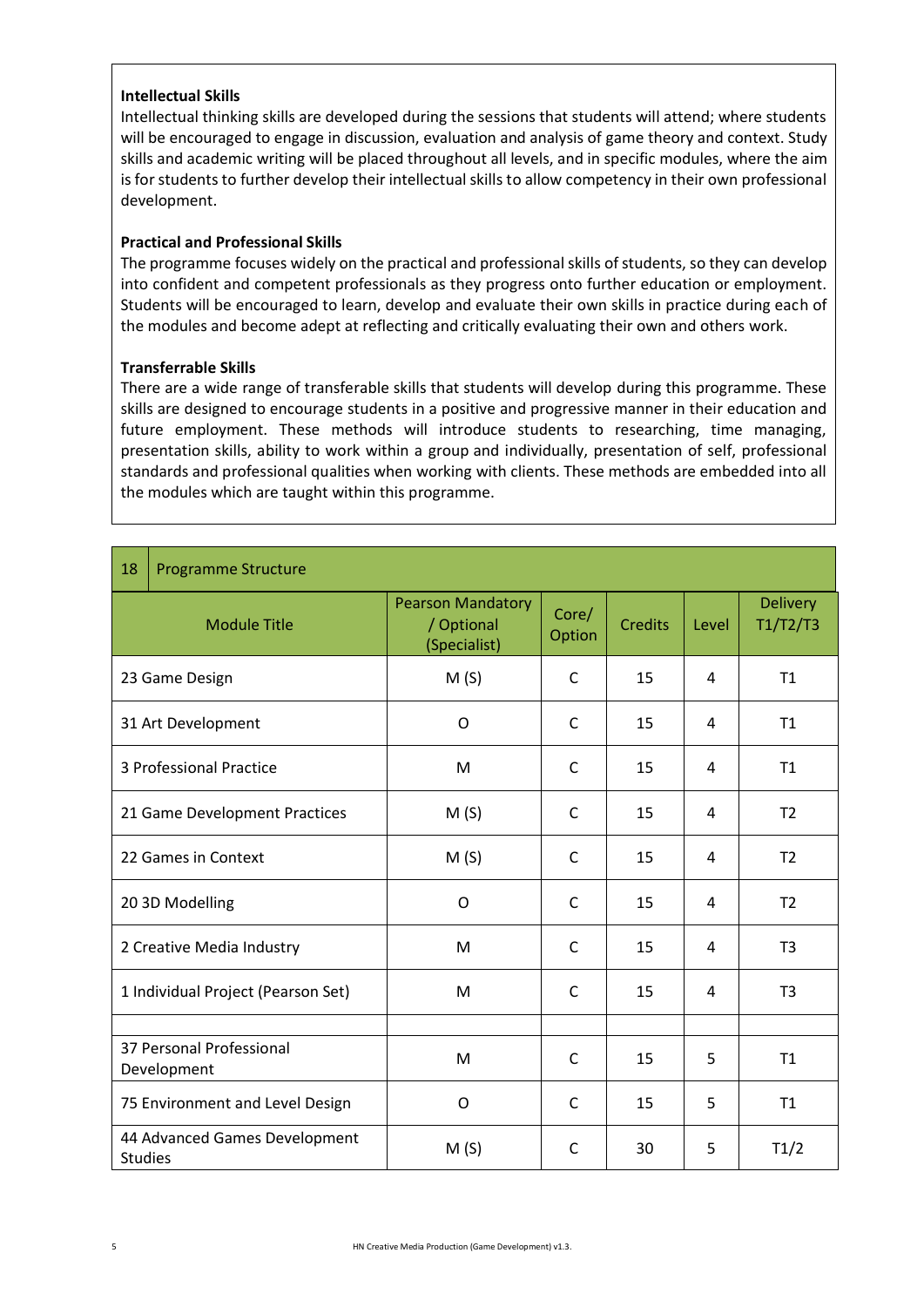| 70 Scripting for Games                    |   | 15 |  |
|-------------------------------------------|---|----|--|
| 48 Mobile Game Development                |   | 15 |  |
| 36 Collaborative Project (Pearson<br>Set) | м | 15 |  |
| 65 Marketing and Promotion                |   | 15 |  |

| 19                                                          | References used in designing the programme                                                                                                                                                                                                                                                                                                                                                                                                                                                                                                                                                                                                                      |  |  |  |  |  |  |  |  |
|-------------------------------------------------------------|-----------------------------------------------------------------------------------------------------------------------------------------------------------------------------------------------------------------------------------------------------------------------------------------------------------------------------------------------------------------------------------------------------------------------------------------------------------------------------------------------------------------------------------------------------------------------------------------------------------------------------------------------------------------|--|--|--|--|--|--|--|--|
|                                                             | QAA Communication, media, film and cultural studies 2016                                                                                                                                                                                                                                                                                                                                                                                                                                                                                                                                                                                                        |  |  |  |  |  |  |  |  |
| Pearson Higher National in Creative Media Production (2018) |                                                                                                                                                                                                                                                                                                                                                                                                                                                                                                                                                                                                                                                                 |  |  |  |  |  |  |  |  |
| 20                                                          | Indicators of quality and standards                                                                                                                                                                                                                                                                                                                                                                                                                                                                                                                                                                                                                             |  |  |  |  |  |  |  |  |
|                                                             | The programme will follow the QA standards of the TEC Partnership. The programme has been<br>written with reference to appropriate external reference points.                                                                                                                                                                                                                                                                                                                                                                                                                                                                                                   |  |  |  |  |  |  |  |  |
| provision.                                                  | QAA reviews, through the TEC Partnership will be published and any weaknesses addressed as<br>appropriate. The TEC Partnership also undertakes a number of scheduled internal periodic and<br>thematic reviews throughout each academic year to assure itself of the quality and standards of its                                                                                                                                                                                                                                                                                                                                                               |  |  |  |  |  |  |  |  |
|                                                             | External Examiners reports are received by the HE Quality department and a copy forwarded to the<br>relevant department. The TEC Partnership requires action plans to be created for any actions<br>recommended as a result of student, tutor, moderator or External Examiner comments. These are<br>reported to the Academic Authority and Standards Senior Committee. The TEC Partnership also<br>monitors External Examiner reports and these are reported on through faculty self-evaluation and<br>enhancement documents, the TEC Partnership's quality enhancement report and the TEC<br>Partnership's External Examiner's institutional analysis report. |  |  |  |  |  |  |  |  |
|                                                             | Annual course reviews (AMRs) will take place in line with the requirements of the TEC Partnership<br>and actions planned to rectify any weaknesses and further develop the quality of the provision.<br>These AMRs are moderated internally by the Curriculum Manager and then submitted to the HE<br>Quality department to ensure key sources such as External Examiner reports are fully reflected upon<br>before being published and also to reduce variability in the quality of information presented.                                                                                                                                                     |  |  |  |  |  |  |  |  |
| 21                                                          | Particular support for learning                                                                                                                                                                                                                                                                                                                                                                                                                                                                                                                                                                                                                                 |  |  |  |  |  |  |  |  |
|                                                             | The needs of disabled learners are taken into account in the design of all learning programmes.                                                                                                                                                                                                                                                                                                                                                                                                                                                                                                                                                                 |  |  |  |  |  |  |  |  |
|                                                             | Students will be screened at induction to identify those with individual learning support needs. The<br>TEC Partnership has well-established procedures in place to support all identified students through<br>the application and assessments for the Disabled Students' Allowance to secure any specialist<br>equipment or tuition which is required.                                                                                                                                                                                                                                                                                                         |  |  |  |  |  |  |  |  |
|                                                             | Students will also be invited in for advice and support through the DSA procedure.                                                                                                                                                                                                                                                                                                                                                                                                                                                                                                                                                                              |  |  |  |  |  |  |  |  |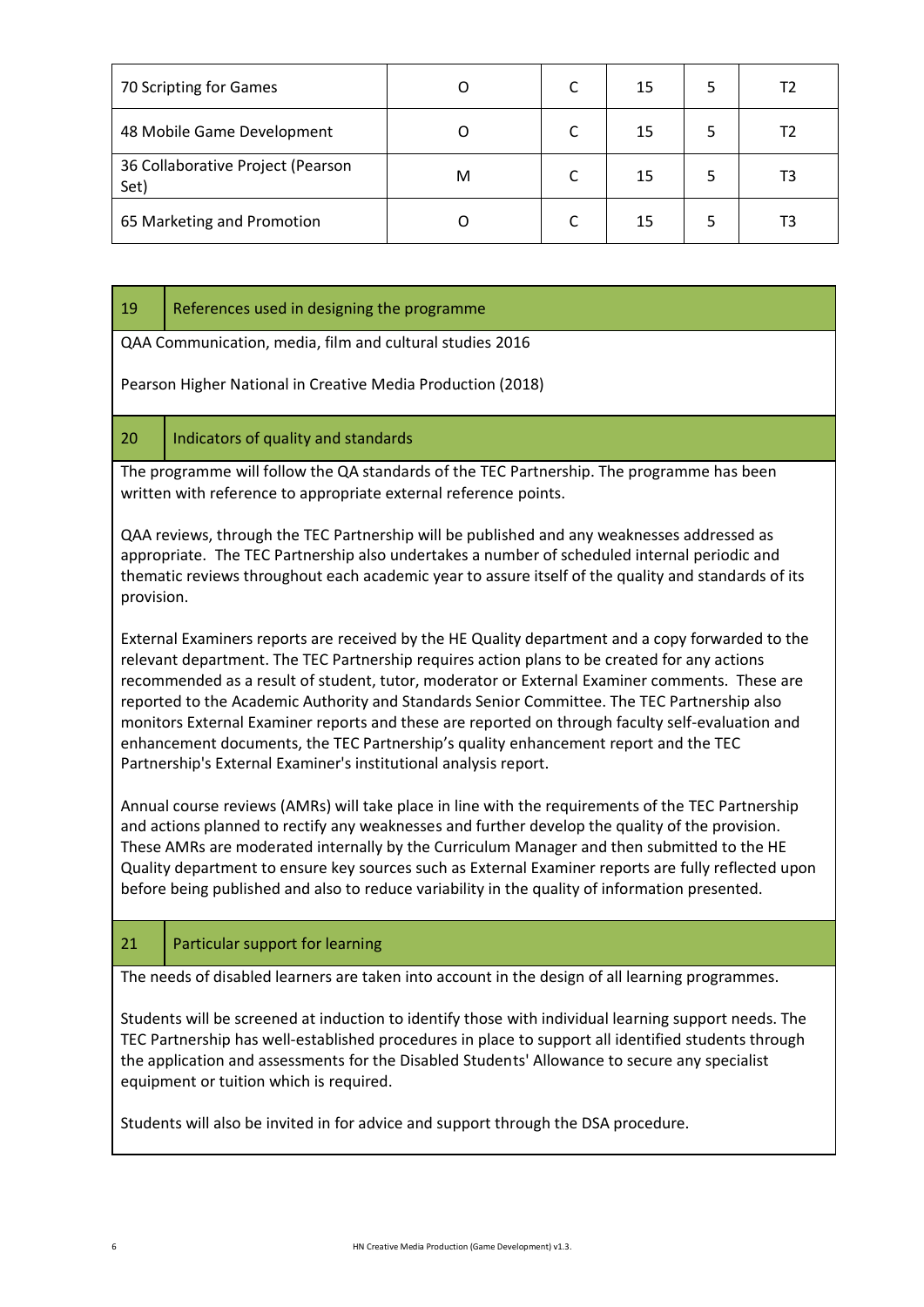Each student is entitled to one tutorial per trimester with the programme leader to discuss individual issues relating to both modules and the programme overall.

In addition to study skills embedded in the programme, students have access to further support through workshops and tutorials in the development of their study skill abilities, such as support towards use of ICT, giving presentations, using formal writing and appropriate academic conventions, avoiding plagiarism, analytical and critical writing skills.

# 22 | Methods for evaluating and improving the quality of learning

All students will have the opportunity to comment on the quality of the learning experience on each module. Staff will also be expected to complete module evaluations for each module that they deliver. This feedback must be analysed by the module leader and the results fed into the annual monitoring report, faculty self-evaluation document and subsequent year's module handbook. Programme and module leaders must give consideration to modification to improve the delivery of any module and this should be recorded in the annual monitoring report and carried forward for minor or major modifications as appropriate.

The TEC Partnership's policy requires that all teaching staff should be observed delivering learning at least annually. Teaching and learning that does not reach the minimum expected standard will result in an action plan agreed between the line manager and the member of staff.

Student satisfaction is measured by student surveys on larger courses, on the smaller courses student opinion may be gathered by other survey means. Student representatives are invited to course team meetings and additionally have the opportunity to raise items with the course leader at individual meetings outside the course team.

Further, The TEC Partnership facilitates the UCG Student Senate, which consists of student representatives from each HE department. The Senate meets on a monthly basis and their remit is to:

- Consider matters relating to the student experience within Higher Education.
- Enhance the Student Voice within the TEC Partnership's Higher Education strategic and operational agenda.
- Provide feedback on areas of good practice.
- Put forward suggestions of the development of Institutional policy and strategy.
- Enhance the student learning experience by promoting academic and research events and cultural events.
- Increase student engagement in all aspects of Higher Education quality processes.

#### 23 | Identify any ethical issues that relate to this programme's teaching and assessment

Students' work may require using assets from other sources and they need to understand the laws and ethical practice surrounding intellectual property and copyright. Although any products made for educational purposes with no associated money-making activity are exempt, students should get into good habits early and always use original artwork, seek permission or at a minimum cite their source when using others' visual, audio and other products.

The gaming industry has numerous controversial aspects, including portrayal of violence, sexual content and deliberately distasteful and offensive subjects. For a thorough education, students should be at least aware of these products, if not need to experience some of them, within a suitable context and with a critical eye. They may choose to create a controversial game, in which case guidance from tutors may be necessary to ensure this is for academic purposes and the implications are fully understood.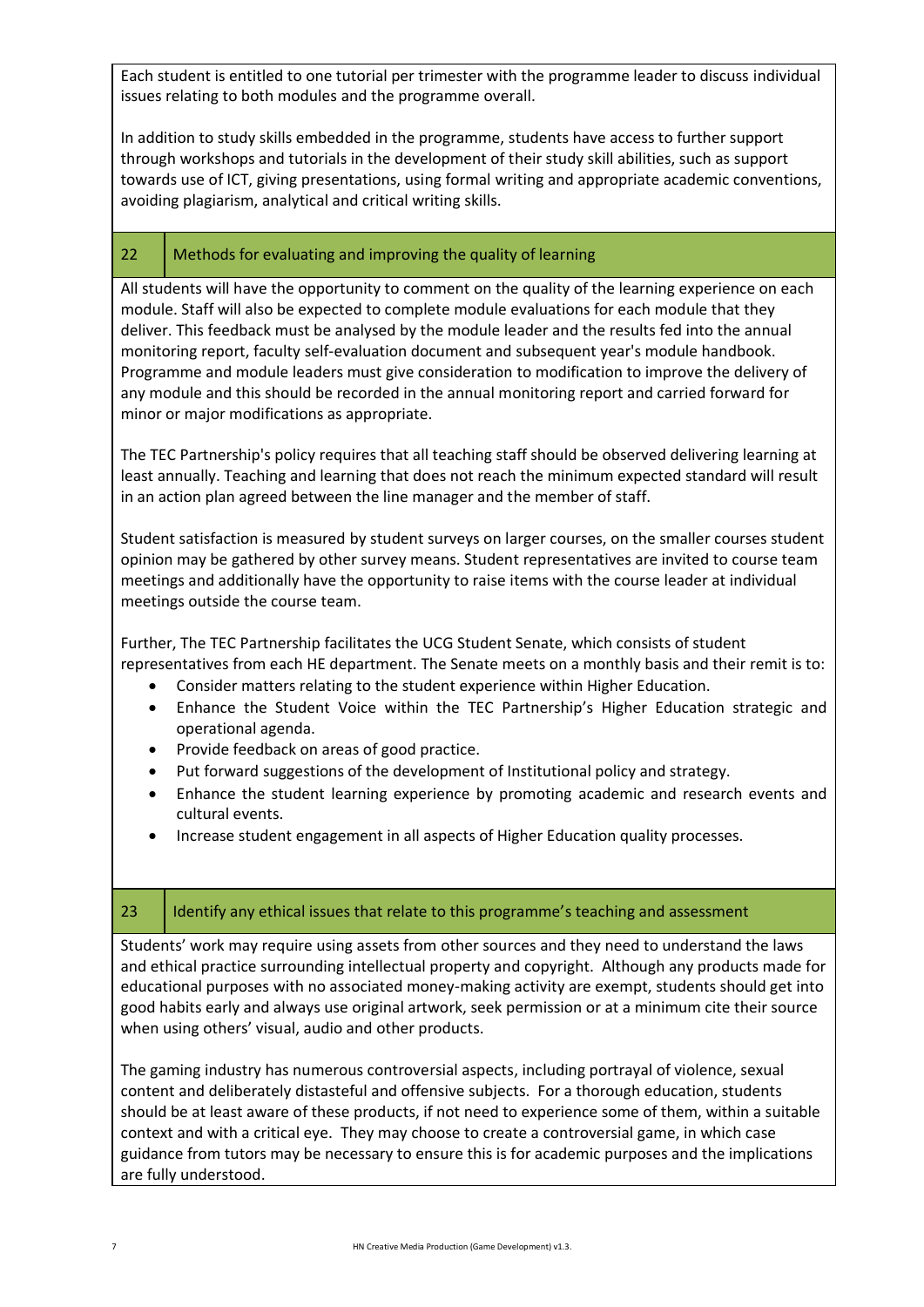| 24      | Is the Work Based or Work Related?                                                                                                                                                                                                                                                                                                                                                                                                                                                                 | <b>Work Related</b> |                  |  |  |  |  |  |  |  |  |
|---------|----------------------------------------------------------------------------------------------------------------------------------------------------------------------------------------------------------------------------------------------------------------------------------------------------------------------------------------------------------------------------------------------------------------------------------------------------------------------------------------------------|---------------------|------------------|--|--|--|--|--|--|--|--|
| 25      | How are WBL opportunities managed, monitored and reviewed, and what particular<br>arrangements are there for student support                                                                                                                                                                                                                                                                                                                                                                       |                     |                  |  |  |  |  |  |  |  |  |
|         | Work-based learning is encouraged on this programme, however it is appreciated that gaining<br>admission to a game studio can be difficult due to the secretive nature of the development of new<br>products in a highly competitive marketplace. If students are placed in a studio, they may need to<br>sign a non-disclosure agreement (NDA) to ensure they do not discuss the products they have seen<br>before they are published.                                                            |                     |                  |  |  |  |  |  |  |  |  |
|         | Where possible, live clients will be used for project briefs. This facilitates a realistic scenario for the<br>student within this industry as this enables the student to liaise directly with the client, develop<br>projects that do not conform around set working hours and use the college facilities that are of<br>industry standard. Examples of real clients may include museums and art galleries, local councils or<br>local schools.                                                  |                     |                  |  |  |  |  |  |  |  |  |
| 26      | <b>Resources Supplied to the Student</b>                                                                                                                                                                                                                                                                                                                                                                                                                                                           |                     |                  |  |  |  |  |  |  |  |  |
|         | At Scarborough TEC, this programme is part of the Institute of Technology and you will have access to<br>cutting edge technology, industry-standard software and brand new, contemporary facilities for<br>independent and collaborative study and social spaces dedicated for our HE students.                                                                                                                                                                                                    |                     |                  |  |  |  |  |  |  |  |  |
|         | Our collegiate approach means you will be part of our HE family, with small group sizes, one-to-one<br>tutor support and a culture which encourages time and space for reflection, self-development and<br>collaboration. You will have the opportunity to take additional professional qualifications, enhance<br>your skills, such as leadership, through our Extra programme and be involved in social action and<br>charity projects with students in other HE disciplines across the college. |                     |                  |  |  |  |  |  |  |  |  |
| 27      | Resources needed to pass the programme                                                                                                                                                                                                                                                                                                                                                                                                                                                             |                     |                  |  |  |  |  |  |  |  |  |
|         | There are no resources needed to pass the programme, however it would be advantageous to have<br>use of a good computer with some of the same software as used on the course. Where possible,<br>freeware or cheaper alternatives will be identified and some software might be installable through a<br>student licence.                                                                                                                                                                          |                     |                  |  |  |  |  |  |  |  |  |
| 28      | <b>Revision History</b>                                                                                                                                                                                                                                                                                                                                                                                                                                                                            |                     |                  |  |  |  |  |  |  |  |  |
| Version | Details of major modification                                                                                                                                                                                                                                                                                                                                                                                                                                                                      |                     | Date of approval |  |  |  |  |  |  |  |  |
| 1       |                                                                                                                                                                                                                                                                                                                                                                                                                                                                                                    |                     |                  |  |  |  |  |  |  |  |  |
| 2       |                                                                                                                                                                                                                                                                                                                                                                                                                                                                                                    |                     |                  |  |  |  |  |  |  |  |  |
| 3       |                                                                                                                                                                                                                                                                                                                                                                                                                                                                                                    |                     |                  |  |  |  |  |  |  |  |  |
| 4       |                                                                                                                                                                                                                                                                                                                                                                                                                                                                                                    |                     |                  |  |  |  |  |  |  |  |  |
| 5       |                                                                                                                                                                                                                                                                                                                                                                                                                                                                                                    |                     |                  |  |  |  |  |  |  |  |  |

ń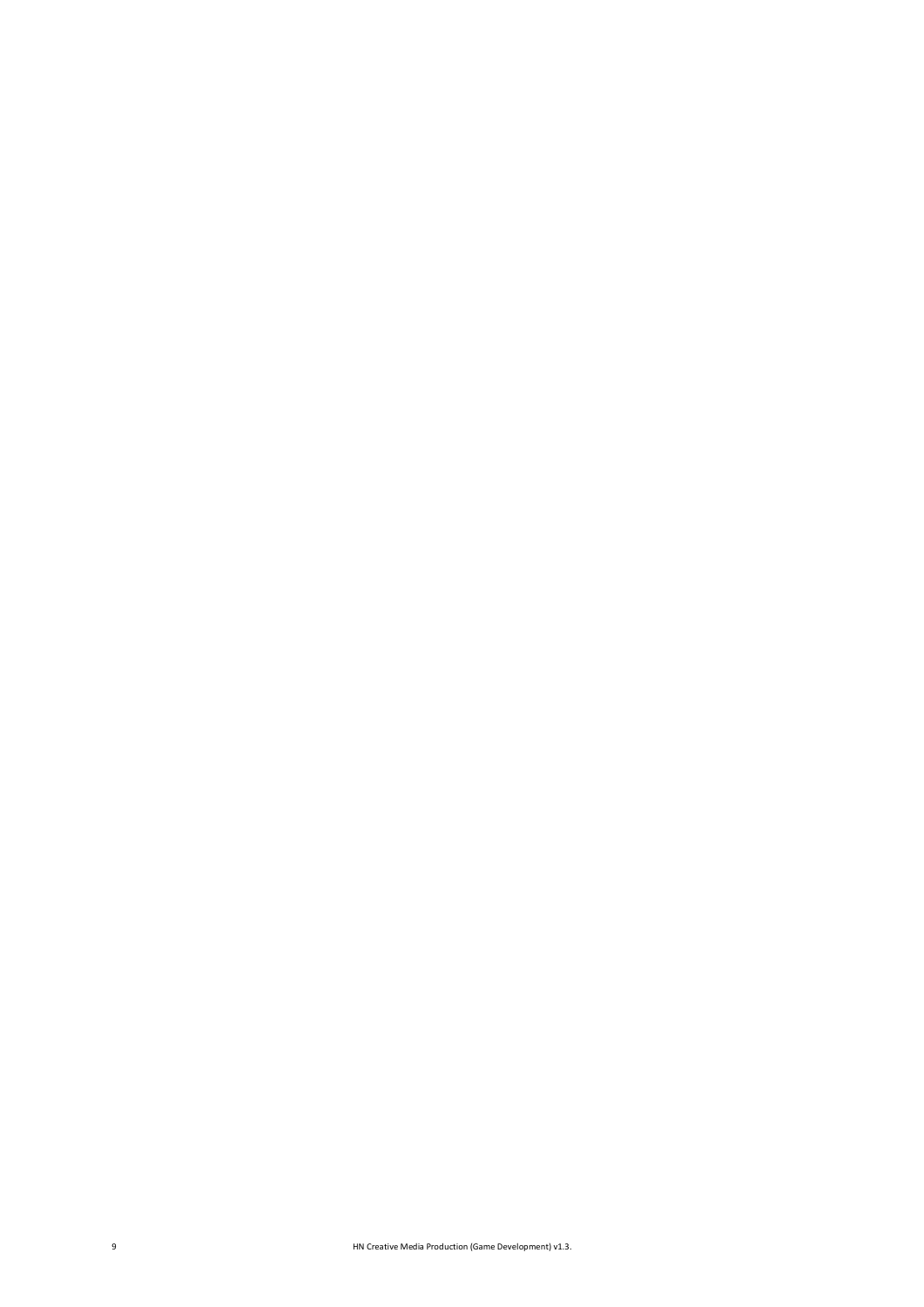|            |                                                               |                |           |                  | <b>Curriculum Map</b>                                                          |              |              |                |   |   |    |   |   |   |   |    |  |
|------------|---------------------------------------------------------------|----------------|-----------|------------------|--------------------------------------------------------------------------------|--------------|--------------|----------------|---|---|----|---|---|---|---|----|--|
| <b>Key</b> | Work - State WB or WR or blank<br>Comp = Compensatable Y or N |                |           |                  | P = Partially achieved Learning Outcome<br>F = Fully achieved Learning Outcome |              |              |                |   |   |    |   |   |   |   |    |  |
|            | Module name                                                   | Level          | Work      | Module<br>Leader | Assessment and Weighting                                                       | Comp         | $\mathbf{1}$ | $\overline{2}$ | 3 | 4 | 5  | 6 | 7 | 8 | 9 | 10 |  |
|            | 23 Game Design                                                | 4              | <b>WR</b> | <b>TBC</b>       | Essay (25%) Design (25%) Product<br>(25%) Presentation (25%)                   | N            | P            | P              | P | P | P  | P | P |   | P | P  |  |
|            | 31 Art Development                                            | 4              | <b>WR</b> | <b>TBC</b>       | Essay (25%) Design (25%) Product<br>(25%) Presentation (25%)                   | ${\sf N}$    | P            | P              | P | P |    | P | D |   |   |    |  |
|            | 3 Professional Practice                                       | $\overline{4}$ | <b>WR</b> | <b>TBC</b>       | Personal Development Plan (50%)<br>Essay (50%)                                 | ${\sf N}$    |              |                | P |   | P  |   | P | P | P | P  |  |
| Practices  | 21 Game Development                                           | 4              | <b>WR</b> | <b>TBC</b>       | Essay (25%) Design (25%) Product<br>(50%)                                      | $\mathsf{N}$ | P            | P              | P | P | P. | P | D | P | P |    |  |
|            | 22 Games in Context                                           | 4              | <b>WR</b> | <b>TBC</b>       | Essay (75%)<br>Presentation (25%)                                              | N            |              |                |   | P | P  |   | P | P | P | P  |  |
|            | 20 3D Modelling                                               | 4              | <b>WR</b> | <b>TBC</b>       | Essay (25%) Design (25%) Product<br>(50%)                                      | N            | P            | P              | P |   |    | P | P |   |   |    |  |
| Industry   | 2 Creative Media                                              | 4              | <b>WR</b> | <b>TBC</b>       | Essay (100%)                                                                   | N            |              |                | P | P | P  |   | P | P | P | P  |  |
|            | 1 Individual Project<br>(Pearson Set)                         | 4              | <b>WR</b> | <b>TBC</b>       | Essay (75%)<br>Presentation (25%)                                              | N            | P            | P              | P |   |    | P | P | P | P | P  |  |
|            |                                                               |                |           |                  |                                                                                |              |              |                |   |   |    |   |   |   |   |    |  |
|            | 37 Personal Professional<br>Development                       | 5              | <b>WR</b> | <b>TBC</b>       | Essay (25%) Portfolio (25%)<br>Business Plan (25%) Presentation<br>(25%)       | N            |              |                | P | P | P  |   | P | P | P | P  |  |
|            | 75 Environment and<br>Level Design                            | 5              | <b>WR</b> | <b>TBC</b>       | Essay (50%) Design (25%) Product<br>(25%)                                      | N            | P            | P              | P |   |    | P | P |   |   |    |  |
|            | 44 Advanced Games<br><b>Development Studies</b>               | 5              | <b>WR</b> | <b>TBC</b>       | Essay (25%) Design (25%) Product<br>(25%) Presentation (25%)                   | N            | P            | P              | P | P |    | P | P | P |   |    |  |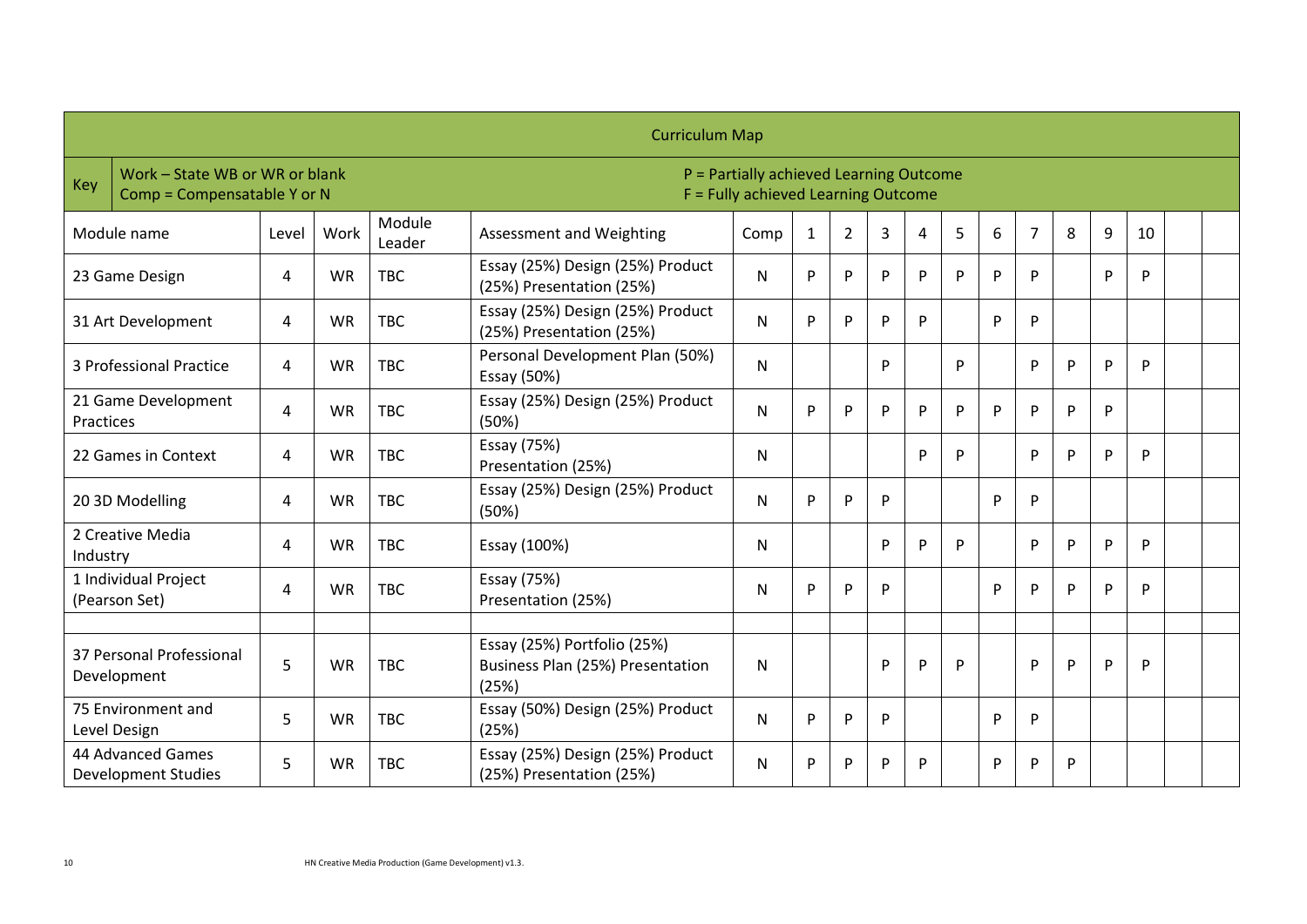| 70 Scripting for Games                    | WR  | <b>TBC</b> | Essay (50%) Design (25%) Product<br>(25%)                    | N | D | D |  |  |   |   |  |  |
|-------------------------------------------|-----|------------|--------------------------------------------------------------|---|---|---|--|--|---|---|--|--|
| 48 Mobile Game<br>Development             | WR. | <b>TBC</b> | Essay (50%) Design (25%) Product<br>(25%)                    | N | D | D |  |  |   |   |  |  |
| 36 Collaborative Project<br>(Pearson Set) | WR  | <b>TBC</b> | Essay (50%) Design (25%) Product<br>(25%)                    | N | D | D |  |  | D | D |  |  |
| 65 Marketing and<br>Promotion             | WR  | <b>TBC</b> | Essay (25%) Design (25%) Product<br>(25%) Presentation (25%) | N |   |   |  |  |   | D |  |  |

Note: Presentation may refer to a formal presentation, a pitch, delivery of a proposal to a client or an exhibition of work.